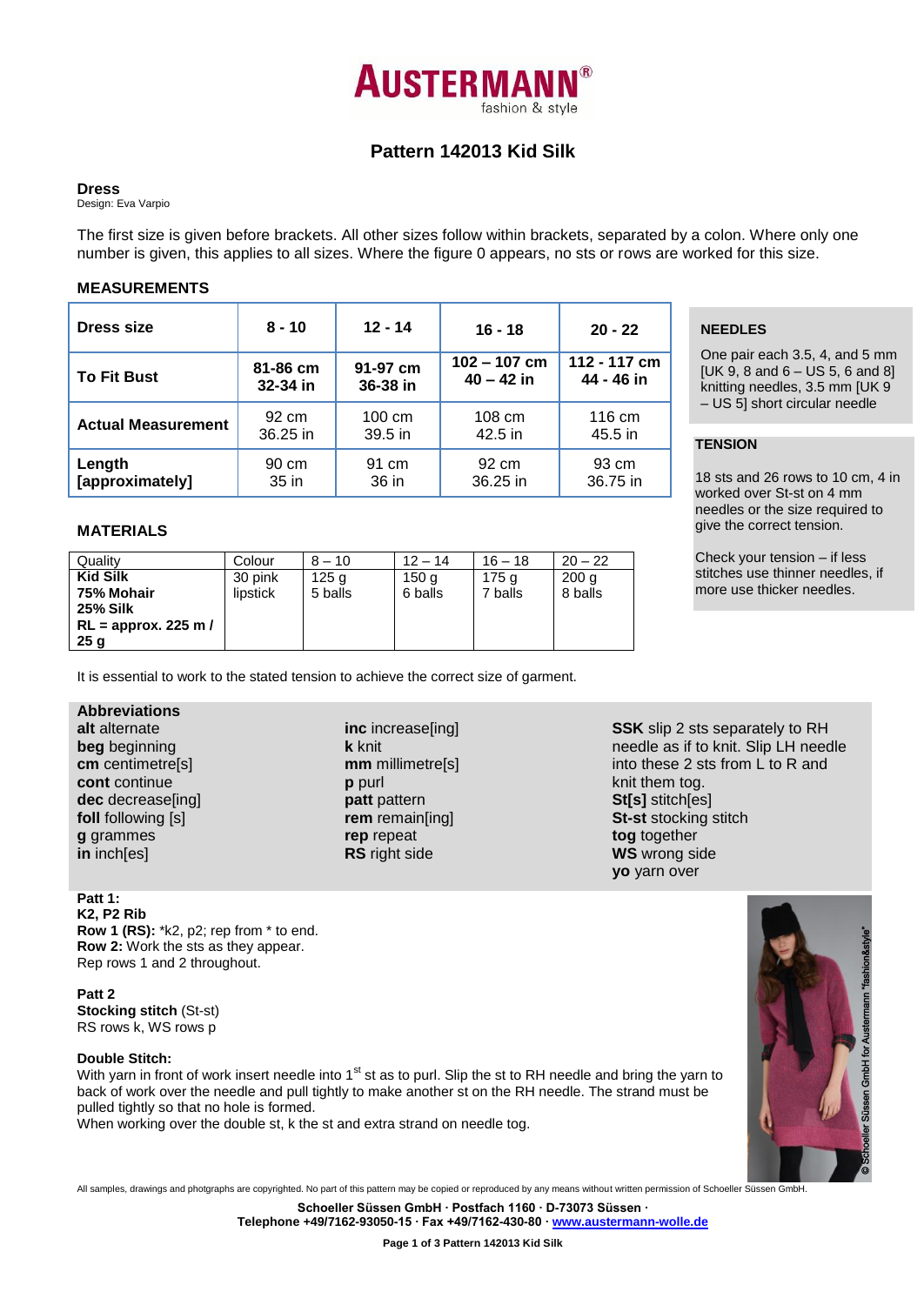

# **DRESS**

#### **BACK**

Using 4 mm needles cast on 100 [106:114:120] sts and work in St-st for 10 cm, end with RS facing for next row. **Hem turning row [RS]:** Using 5 mm needles, knit.

Change back to 4 mm needles and cont in St-st for 10 cm above hem turning row, end with RS facing for next row.

**Hem joining row [RS]:** Fold cast-on edge from inside to line up with sts on needle, \*k 1 cast-on st tog with corresponding st on needle; rep from \* across until all cast-on sts are joined to sts on needle.

Cont in St-st until Back meas 20 cm above hem turning row, end with RS facing for next row.

#### **Side shaping**

**Dec row (RS):** k2 SSK, k to last 4 sts, k2tog, k2.

Rep Dec row every foll 18th row 6 times more =  $86$  [92:100:106] sts.

Cont in St-st until Back meas 65 cm above hem turning row, end with RS facing for next row.

#### **Raglan armhole shaping**

Cast off 3 [3:4:4] sts at beg of next 2 rows, 2 [2:3:3] sts at beg of foll 2 rows.

**Dec row (RS):** k2 SSK, k to last 4 sts, k2tog, k2.

Rep Dec row every foll alt row 1 [3:2:5] times more, then every foll 4th row 14 [14:15:14] times = 44 [46:50:52] sts. Cont in St-st unti Back meas 90 [91:92:93] cm above hem turning row. Cast off all sts for back neck.

#### **FRONT**

Using 4 mm needles cast on 100 [106:114:120] sts and work in St-st for 10 cm, end with RS facing for next row. **Hem turning row [RS]:** Using 5 mm needles, knit.

Change back to 4 mm needles and cont in St-st for 10 cm above hem turning row, end with RS facing for next row.

**Hem joining row [RS]:** Fold cast-on edge from inside to line up with sts on needle, \*k 1 cast-on st tog with correspond st on needle; rep from \* across until all cast-on sts are joined to sts on needle.

Cont in St-st until Front meas 20 cm above hem turning row, end with RS facing for next row.

## **Side shaping**

**Dec row (RS):** k2 SSK, k to last 4 sts, k2tog, k2.

Rep Dec row every foll 18th row 6 times more = 86 [92:100:106] sts.

Cont in St-st until Back meas 65 cm above hem turning row, end with RS facing for next row.

#### **Raglan armhole shaping**

Cast off 3 [3:4:4] sts at beg of next 2 rows, 2 [2:3:3] sts at beg of foll 2 rows.

**Dec row (RS):** k2 SSK, k to last 4 sts, k2tog, k2.

Rep Dec row every foll alt row 1 [3:2:5] times more, then every foll 4th row 12 [12:13:12] times = 48 [50:54:56] sts.

Cont in St-st until Front meas 86 [87:88:89] cm above hem turning row. Cast off all sts for front neck.

## **LEFT SLEEVE**

Using 3.5 mm needles and double strand, cast on 48 [52:56:56] sts.

**1 st row (RS):** \*k2, p2; rep from \* to end.

**2** <sup>1</sup> row: Work the sts as they appear.

These 2 rows form K2, P2 Rib.

Work in K2, P2 Rib for 10 cm, then cut 1 strand, change to 4 mm needles and cont in St st, AT THE SAME TIME, inc 1 st each side every foll 6th row 7 [6:5:1] times and every foll  $4^{th}$  row 0 [1:2:8] times = 62 [66:70:74] sts.

Cont in St-st until Sleeve meas 18 [17:16:15] cm from beg, end with RS facing for next row.

### **Raglan cap shaping**

Cast off 3 [3:4:4] sts at beg of next 2 rows, 2 [2:3:3] sts at beg of foll 2 rows.

**Dec row (RS):** k2 SSK, k to last 4 sts, k2tog, k2.

Rep Dec row every foll alt row 5 [7:6:9] times more and every foll  $4<sup>th</sup>$  row 10 [10:11:10] times = 20 sts.

**Next row (RS):** k2 SSK, k to last 2 sts, turn and work double st, p to end.

**Next row (RS):** k to last 4 sts, turn and work double st, p to end.

**Next row (RS):** k2 SSK, k to last 6 sts, turn and work double st, p to end.

**Next row (RS):** k to last 8 sts, turn and work double st, p to end.

**Next row (RS):** k2 SSK, k to last 10 sts, turn and work double st, p to end.

**Next row (RS):** k to last 12 sts, turn and work double st, p to end.

Work 1 row over rem 17 sts. Cast off all sts.

## **RIGHT SLEEVE**

Work same as Left Sleeve until Sleeve meas 18 [17:16:15] cm from beg, end with RS facing for next row. **Raglan cap shaping**

Cast off 3 [3:4:4] sts at beg of next 2 rows, 2 [2:3:3] sts at beg of foll 2 rows.

**Dec row (RS):** k2 SSK, k to last 4 sts, k2tog, k2.

Rep Dec row every foll alt row 5 [7:6:9] times more and every foll  $4<sup>th</sup>$  row 10 [10:11:10] times = 20 sts.

**Next row (RS):** k to last 4 sts, k2tog, k2.

All samples, drawings and photgraphs are copyrighted. No part of this pattern may be copied or reproduced by any means without written permission of Schoeller Süssen GmbH. **Schoeller Süssen GmbH ∙ Postfach 1160 ∙ D-73073 Süssen ∙**

**Telephone +49/7162-93050-15 ∙ Fax +49/7162-430-80 ∙ [www.austermann-wolle.de](http://www.austermann-wolle.de/)**